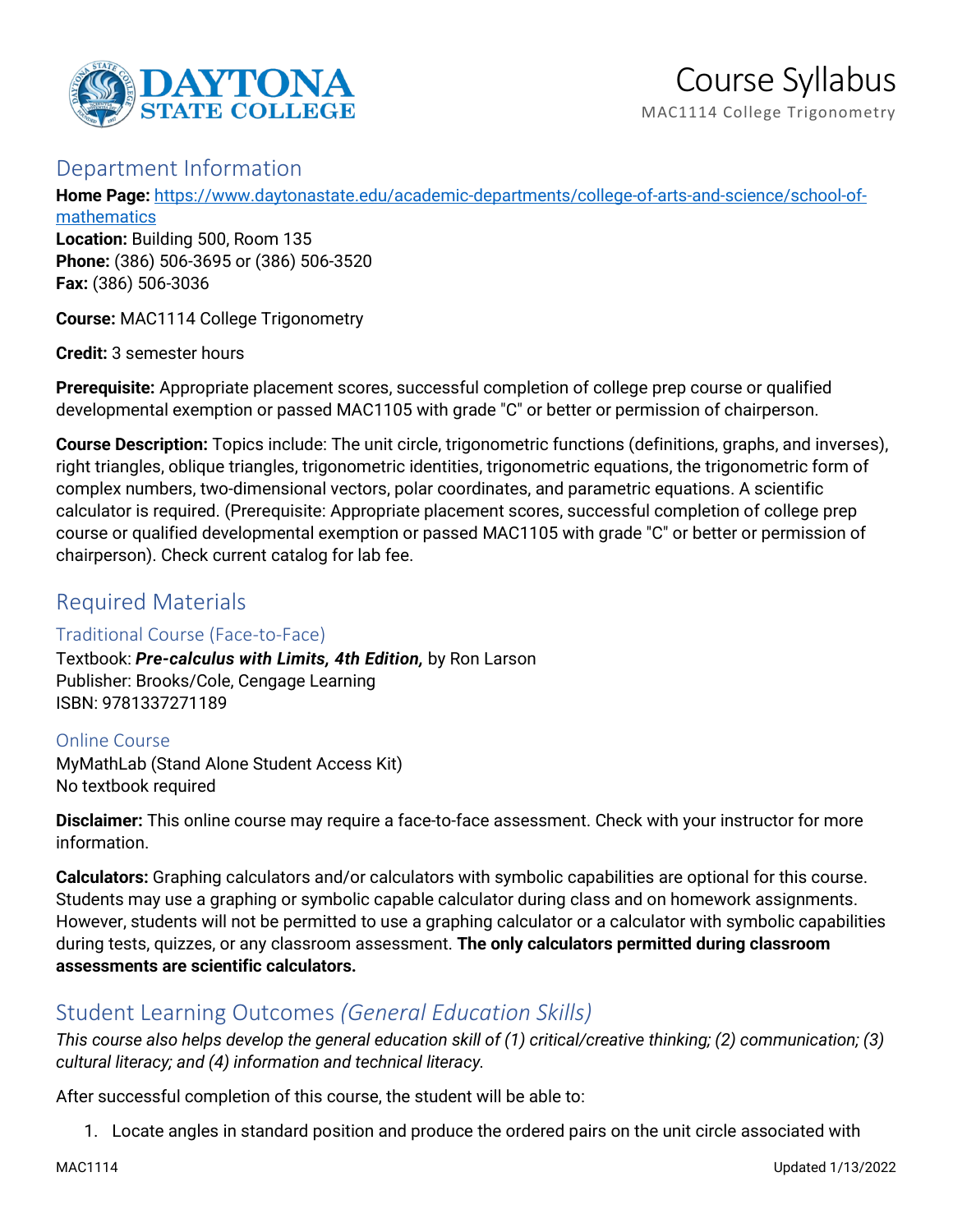common angles. *(1, 2, 4)*

- 2. Find coterminal angles and convert between radians and degrees. *(1, 2, 4)*
- 3. Evaluate trigonometric functions of angles measured in radians and degrees. *(1, 2, 4)*
- 4. Evaluate the six trigonometric functions using a right triangle and a circle. *(1, 2, 4)*
- 5. Solve application problems involving right triangles. *(1, 2, 4)*
- 6. Apply formulas for arc length, area of a triangle, area of a sector, angular speed, and linear speed. *(1, 2, 4)*
- 7. Graph trigonometric functions and identify the period, amplitude, phase shift, and location of asymptotes. *(1, 2, 4)*
- 8. Solve any oblique triangle by applying the Law of Sines or Law of Cosines. *(1, 2, 4)*
- 9. Solve application problems involving the Law of Sines or Law of Cosines. *(1, 2, 4)*
- 10. Apply basic trigonometric identities and basic algebra skills to verify identities and simplify expressions. *(1, 2, 4)*
- 11. Apply the sum and difference, double angle, and half angle identities. *(1, 2, 4)*
- 12. Evaluate inverse trigonometric functions and compositions of trigonometric and inverse trigonometric functions. *(1, 2, 4)*
- 13. Solve trigonometric equations. *(1, 2, 4)*
- 14. Express complex numbers in trigonometric form and be able to find the product, quotient, powers and roots of complex numbers. *(1, 2, 4)*
- 15. Perform operations on two-dimensional vectors. *(1, 2, 4)*
- 16. Solve application problems using two-dimensional vectors. *(1, 2, 4)*
- 17. Convert between polar coordinates and rectangular coordinates and be able to graph simple equations given in polar form. *(1, 2, 4)*
- 18. Graph and analyze curves defined parametrically. *(1, 2, 4)*

# Course Chapter and Sections Covered

#### Traditional Course (Face-to-Face)

#### **Chapter Sections**

| 4  | 1, 2, 3, 4, 5, 6, 7, 8 |
|----|------------------------|
| 5  | 1, 2, 3, 4, 5          |
| 6  | 1, 2, 3, 4, 5, 6       |
| 10 | 6, 7, 8                |

#### Online Course

| Chapter | <b>Sections</b>        |
|---------|------------------------|
| g       | 1, 2, 3, 4, 5, 6, 7, 8 |
| 10      | 1, 2, 3, 4, 5, 6       |
| 11      | 1, 2, 3, 4, 5, 6, 7    |

## Grading Scale and Policy

For more detail on the course grading policy and procedure, you must contact the course's specific instructor.

| $90 - 100$ | А  |  |  |
|------------|----|--|--|
| $86 - 89$  | B+ |  |  |
| $80 - 85$  | B  |  |  |
| $76 - 79$  | C+ |  |  |
| $70 - 75$  | C  |  |  |
| $60 - 69$  | D  |  |  |
| Below 60   | F  |  |  |
| MAC1114    |    |  |  |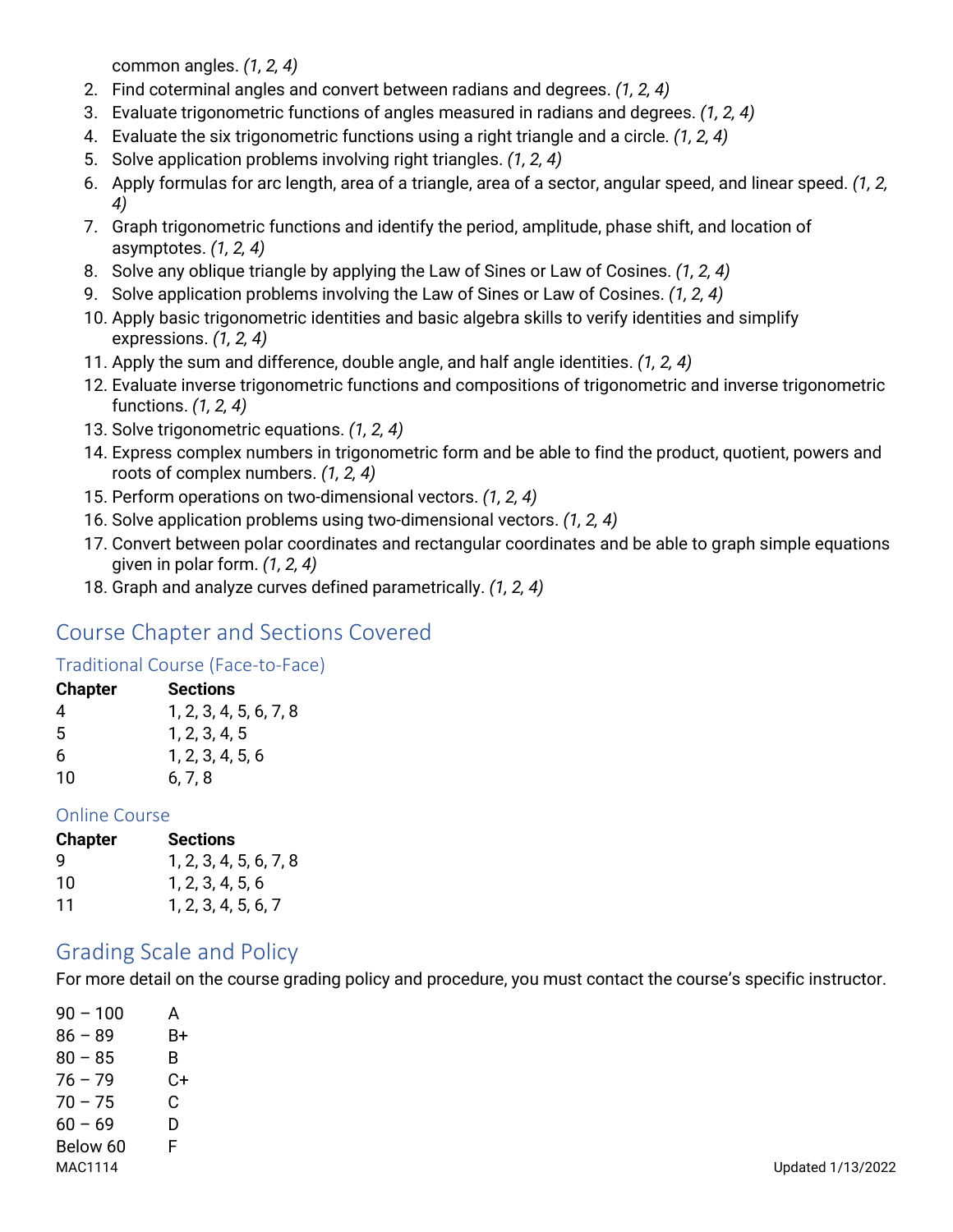# Grades

Students may access their final grades by logging onto [my.daytonastate.edu,](https://my.daytonastate.edu/) clicking on My Academics, then My Classes, and finally View My Grades.

# Classroom Policies

**Disclaimer:** This syllabus has been constructed to be as complete as possible, but I reserve the right to alter policies, procedures, and the syllabus as needed with notification to students. Please utilize the course shell in Falcon Online regularly as any changes to the syllabus will be posted there.

**How to Proceed Through the Course:** Students should plan to have three hours of study time per week for each credit hour of class time. Example: When taking a typical 3-credit hour course, students should plan to spend at least 9 hours per week doing coursework and studying for that course regardless of the mode of delivery (online, hybrid, face-to-face).

**Communication:** College email is the official and primary internal communication method of Daytona State College. Employees and admitted students are assigned a Daytona State College email account which serves as the primary mechanism for official communication between College employees and registered students.

**Children/Non-Enrolled Individuals in Class:** Individuals who are not registered in the course are not permitted in the class when in session.

**Attendance:** Students who stop attending this class will be withdrawn from the class and receive a final grade of W1 (Withdrawn). Attendance includes participating in online or face-to-face environments as required.

**Classroom Etiquette:** All students should be on time for class. Attend to your needs before entering the room. Students who come late or leave during the class are a distraction to both the instructor and other students. The use of cellular phones and other electronic devices is also a distraction. Please ensure electronic devices are off (or silenced). If an emergency arises, please be courteous to your fellow students and leave quietly. Finally, cell phones, watch alarms, etc. are strictly prohibited during classroom assessment.

**Audit:** Auditing a course means that you wish to attend the classes, but do not wish to receive a grade. It is school policy that no audit will be approved after the drop/add period has ended.

**Incomplete Grade:** A grade of "I" will only be given at the end of this course when the instructor deems that the student has satisfied each of the following:

- 1. Has completed a minimum of 75% of the course work and made every effort to pass the course which includes having a record of good class attendance.
- 2. Has provided the instructor with a legitimate and documented reason for not being able to complete the course work by the end of the semester.
- 3. Has requested in writing from the instructor a grade of "I" prior to the last class period of the semester.
- 4. Has a mathematical chance to pass the course.

If this math course is a prerequisite for another math course, you may not be able to register for that math course until the incomplete is satisfied and a grade is entered.

It is the responsibility of the student to complete the remaining assignments before the incomplete automatically converts to the grade of F, which is 45 days following the end of the term in which the I grade was assigned.

A grade of "I" is only intended for students with unforeseeable circumstances which will result in them not being able to complete the course during the current semester.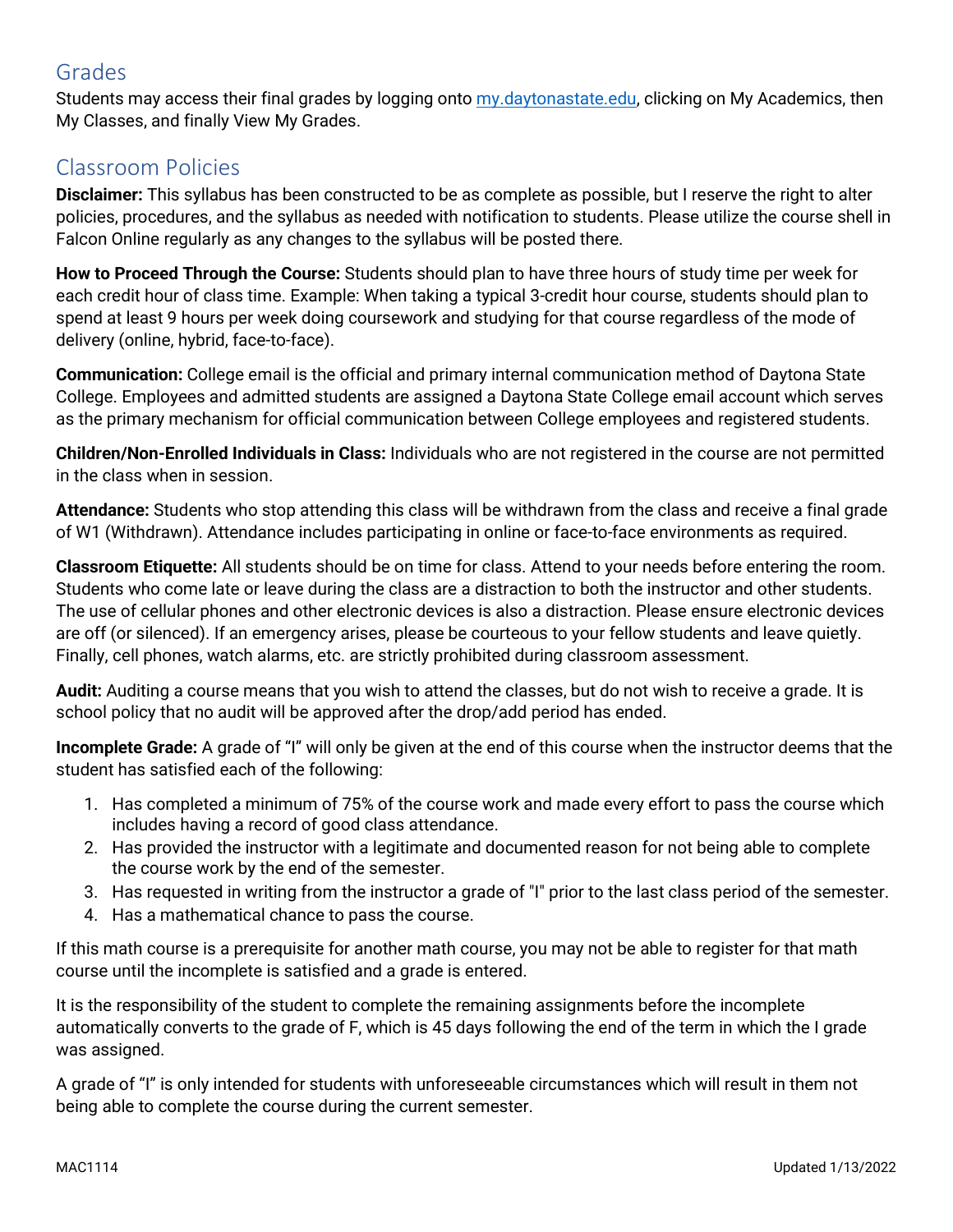**Class Withdrawal Process:** Students can withdraw from this class prior to the date listed in the Academic Calendar. It is not necessary to have approval from the instructor to withdraw from the course, but you should discuss the situation with the instructor prior to any action. Many times, issues and concerns can be resolved with communication. Please review the Refund/Repayment Policy in the current college catalog and check with the [Financial Aid](https://www.daytonastate.edu/financial-aid) office to determine how the withdrawal might affect your current and future financial aid eligibility. The steps for withdrawal from a class can be found on the **Student Falcon Self-Service InfoGuide** (https://library.daytonastate.edu/student-falcon-self-service/home) under Drop Classes.

**Reinstatement Procedures and Instructions:** Students who are dropped from a class due to non-payment, nonattendance, or other process and wish to be reinstated should make a request following the Class [Reinstatement Procedure](https://www.daytonastate.edu/enrollment-information/index.html) (https://www.daytonastate.edu/enrollment-information). Students are advised to speak with Enrollment Services to ensure the reason for the drop is resolved.

**Student Rights & Responsibilities:** Students are responsible for reading and following all college policies outlined in the current Student Handbook. Some of the most important are summarized below. The Handbook can be accessed on the [Student Resources](https://www.daytonastate.edu/student-resources) webpage (https://www.daytonastate.edu/student-resources) under the Student Resources left navigation menu.

**Sensitive Materials:** Course content aims to enable students to reach course goals and objectives. As such, students may be introduced to a wide range of topics and ideas that differ from familiar understandings and beliefs. Some content may be considered sensitive or offensive or disturbing (or all of the above) by some students.

**Recording:** Students may record video or audio of a class lecture for a class in which the student is enrolled for their own personal educational use. A class lecture is defined as a formal or methodical oral presentation as part of a college course intended to present information or teach enrolled students about a particular subject.

Recording class activities other than class lectures, including but not limited to lab sessions, student presentations (whether individually or part of a group), class discussion (except when incidental to and incorporated within a class lecture), clinical presentations such as patient history, academic exercises involving student participation, test or examination administrations, field trips, private conversations between students in the class or between a student and the faculty member, is prohibited. Invited guest speakers may be recorded with their consent. Recordings may not be used as a substitute for class participation and class attendance and may not be published, posted, or shared without the written consent of the faculty member. Failure to adhere to these requirements may constitute a violation of the Student Code of Conduct.

**Academic Integrity:** To preserve academic excellence and integrity, the College expects you to know, understand, and comply with the Academic Integrity Policy, which prohibits academic dishonesty in any form, including, but not limited to cheating and plagiarism. The grades you earn must be based upon your own work and must accurately reflect your own knowledge and skills.

An instructor who finds that a student has violated Academic Integrity may apply an academic consequence ranging from a zero percent for the assignment, up to and including failure for the entire course. Violations may be reported to the academic department chair for review and/or referred to the Judicial Affairs for appropriate disciplinary resolution. Visit the [Student Services Departments](https://www.daytonastate.edu/student-service-departments) page (https://www.daytonastate.edu/student-service-departments) for more information about Academic Integrity and the appeal process.

**Honor Pledge:** "I, as a member of the DSC community, pledge that I will neither give nor receive unauthorized aid in my work nor will I present another's work as my own, nor will I tolerate anyone who does." View the Student Handbook for more information.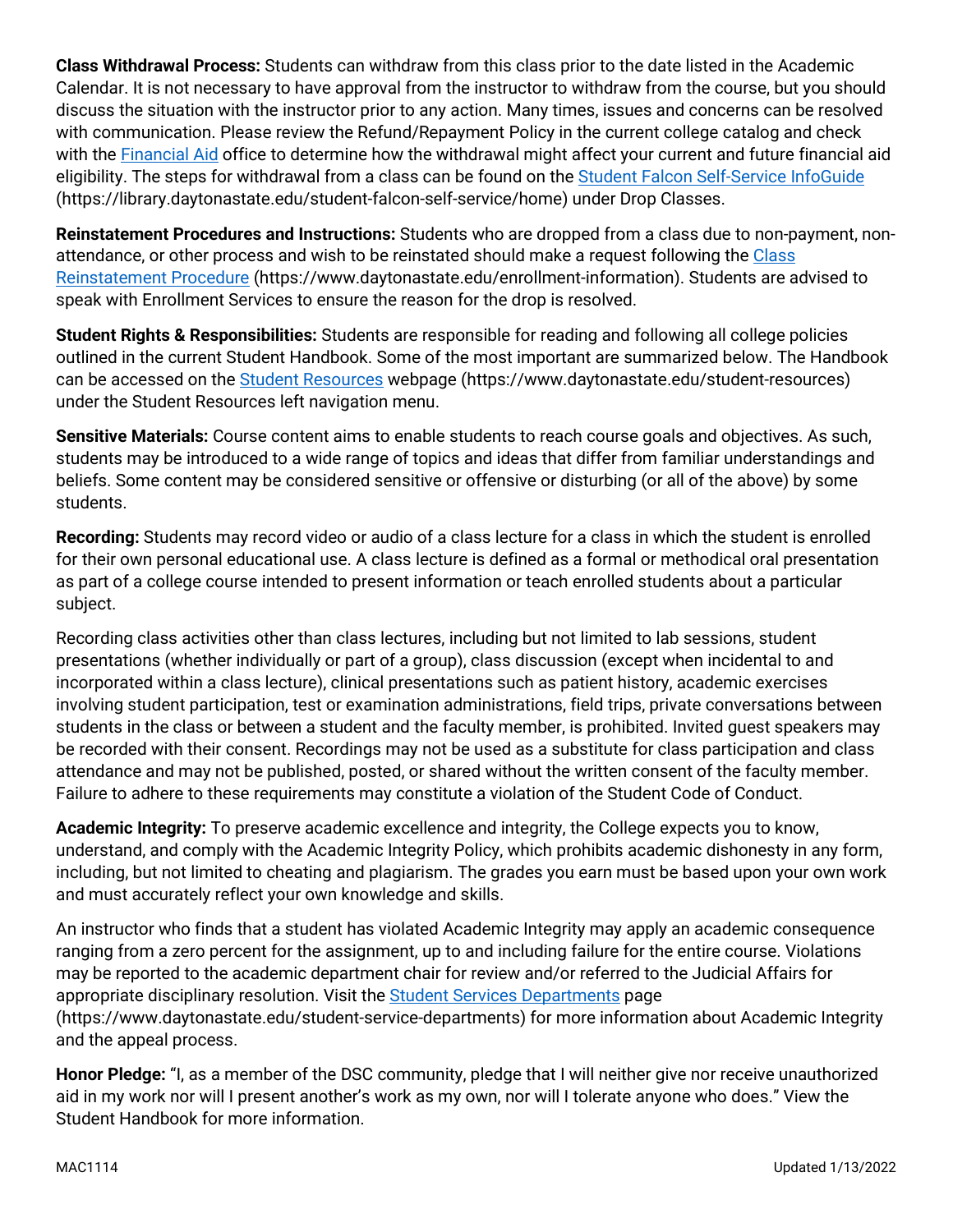### Forms of Academic Dishonesty

**Cheating:** Cheating can be defined as: receiving or giving unauthorized assistance on a quiz, test, exam, paper, or project or unauthorized use of materials to complete such; collaborating with another person(s) without authorization on a quiz, test, exam, paper, or project; taking a quiz, test, or exam for someone else or allowing someone else to do the same for you.

**Plagiarism:** Plagiarism can be defined as: submitting work in which words, facts, or ideas from another source are used without acknowledging that the material is borrowed whether from a published or unpublished source. For specific information on how to document information from other sources, students should check with their instructors, academic departments, or a recognized writing manual, such as MLA or APA.

**Self-plagiarism:** When students turn in the same assignment for two different classes, they are selfplagiarizing. This rule also applies to sections of an assignment. Not only does 'repurposing' assignments deny students the opportunity to learn, but also it is not fair according to the college's standards. Because of this, self-plagiarizing is coined 'double-dipping,' which leads to devaluation of grades and therefore, a devaluation of the College. Daytona State College prohibits self-plagiarism.

**Online Academic Integrity Violations:** These violations include but are not limited to the following: sharing your Falcon Online password, working on an assignment with someone else when it is supposed to be done on your own, looking at someone else's work while taking a quiz or exam, using a cell phone to share quiz or exam information, revising a paper that was found on the Internet, or submitting a paper purchased form a website.

**Fabrication:** Fabrication can be defined as listing sources in a bibliography that one did not actually use in a written assignment; presenting false, invented, or fictitious data/evidence in a written assignment.

**Other Academic Misconduct:** Other Academic Misconduct might include, but is not limited to:

- In a testing situation, conduct, such as, looking at a classmate's test, talking to a classmate, or leaving the classroom without the instructor's or proctor's permission.
- Obtaining help while taking online tests or quizzes in the form of another person consultation, Googling for answers, texting, or using other social media.
- Obtaining part or all of a test by theft/purchase OR selling /giving part of all of a test to someone else.
- Soliciting someone to impersonate you online or in a classroom setting.
- Entering an office or building for the purpose of changing a grade on a test, assignment, or in a grade book or for the purpose of obtaining a test.
- Altering or attempting to alter academic records of the College which relate to grades; being an accessory to same.

**Microsoft Office:** Microsoft Office 365, with 1TB of OneDrive storage, is available to enrolled Daytona State College students. Students are provided a college email address that serves as the student's official source for college communication. In addition to email, Office 365 provides students with shared calendars, the ability to create and edit documents online, team sites, and other collaboration tools. Whether you work on a PC, Mac, tablet, or phone, you will have a consistent experience across all your devices. The service includes online versions of Word, PowerPoint, Excel, Teams, OneNote, and OneNote Class Notebook. For more information about Office 365, visit the **Help Desk** webpage (https://www.daytonastate.edu/help-desk/) and click on Office 365.

**Student Evaluation of Instruction:** Every semester for every course, you have the opportunity to give your instructors feedback on your experiences in class. Instructors use your feedback to make informed decisions about how they teach their courses. Understanding student perceptions and experiences is a part of how we improve teaching across the college. Student evaluations of instruction are also an important element of the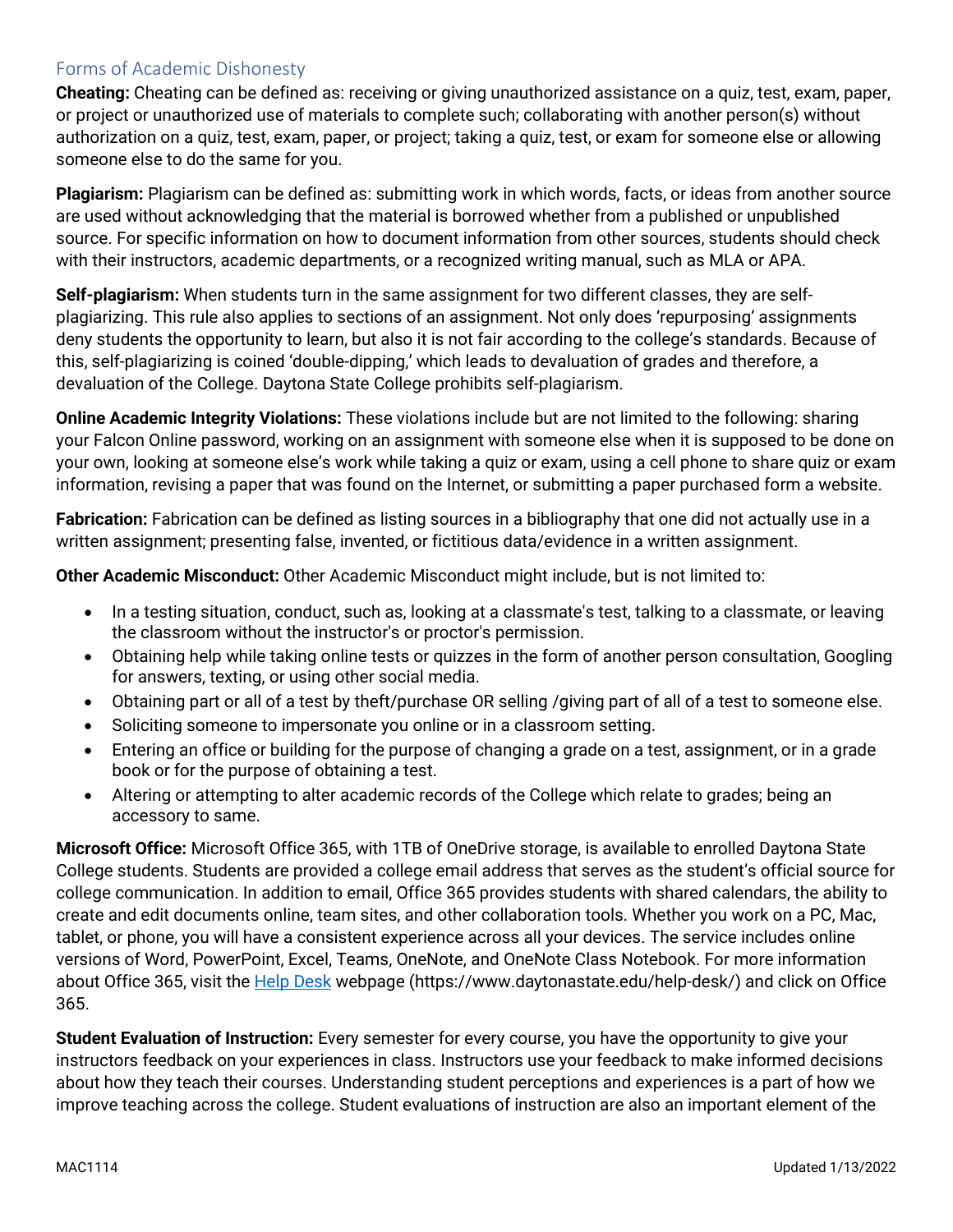faculty evaluation process, which is why collecting a broad, representative, and valid data set is important. What this means is the more students who participate, the better the feedback.

You'll receive email with instructions near the end of the semester. You have about two weeks before the evaluation window closes. You can find the Course Evaluation window for each semester in the Academic Calendar on Daytona State College's website menu under Academics. Your course evaluation link is unique, and evaluations are anonymous. Additionally, evaluations are anonymous, and instructors only see summaries after grades are posted.

**Class expectations:** This is a college credit course. All papers and communications related to the course must be written using proper grammar, spelling, and punctuation. Abbreviations, phrases, et cetera, that may be acceptable in emails between friends or on discussion boards outside of this course are not acceptable.

Any written communication received without following the standards of proper English will adversely affect your grade. This course also helps develop the general education skills of critical thinking, computation, and computer literacy.

**Student Rights & Responsibilities:** Students are responsible for reading and following all college policies outlined in the current Student Handbook. The Handbook can be accessed on the [Student Resources](https://www.daytonastate.edu/student-resources) webpage (https://www.daytonastate.edu/student-resources) under the Student Resources left navigation menu.

## Support Services

**Counseling and Accessibility Services:** Counseling and Accessibility Services (CAS) provides tools and resources to students with documented disabilities. Students who self-disclose a disability and provide the required documentation to the CAS Office can receive confidential and reasonable accommodations to assist in their academic success. If you need accommodations, please contact the CAS Office at (386) 506-3038.

To call Florida Relay dial 7-1-1 or the appropriate toll-free number: 1-800-955-8771 (TTY), 1-800-955-8770 (Voice). Counseling Services are available on campus to help students by providing confidential short-term counseling and linking them to local community mental health professionals for long-term assistance when needed. Please call (386) 506-3038 for more information. Visit the [Counseling and Accessibility Services](https://www.daytonastate.edu/student-service-departments/counseling-accessibility/) webpage (https://www.daytonastate.edu/student-service-departments/counseling-accessibility/) for more information.

**Veterans:** If you are currently serving or have ever served in the U.S. Military, please feel free to visit the Veterans Center in the Building 100, Room 205 for any assistance or phone (386) 506-3653. Please visit the [Veterans Services](https://www.daytonastate.edu/veterans-services) webpage (https://www.daytonastate.edu/veterans-services) for more information.

**Academic Support Center:** The Academic Support Centers (ASC) assist students on every campus to achieve their potential by providing the resources they need to become successful, independent learners. Visit the [Academic Support Center](https://www.daytonastate.edu/library-and-tutoring/academic-support-center/index.html) webpage (https://www.daytonastate.edu/library-and-tutoring/academic-supportcenter/) for more information or email **ASC@DaytonaState.edu**.

Writing Center: For assistance with all stages of the writing process, please visit the [Writing Center](https://www.daytonastate.edu/library-and-tutoring/writing-center/) webpage (https://www.daytonastate.edu/library-and-tutoring/writing-center/). Appointments are recommended.

**Library and Research Services:** The Daytona State Library offers a variety of services and resources to support your academic success. Visit the [library website \(](https://library.daytonastate.edu/index)https://library.daytonastate.edu) to learn more.

**Technical Support:** Tech support is available for FalconMail, printing, web usage, Falcon Online, and more. Students may call (386) 506-3950 or email **HelpDesk@DaytonaState.edu**. Information can be found on the [Help Desk](https://www.daytonastate.edu/help-desk/) webpage (https://www.daytonastate.edu/help-desk/). General help information for using Falcon